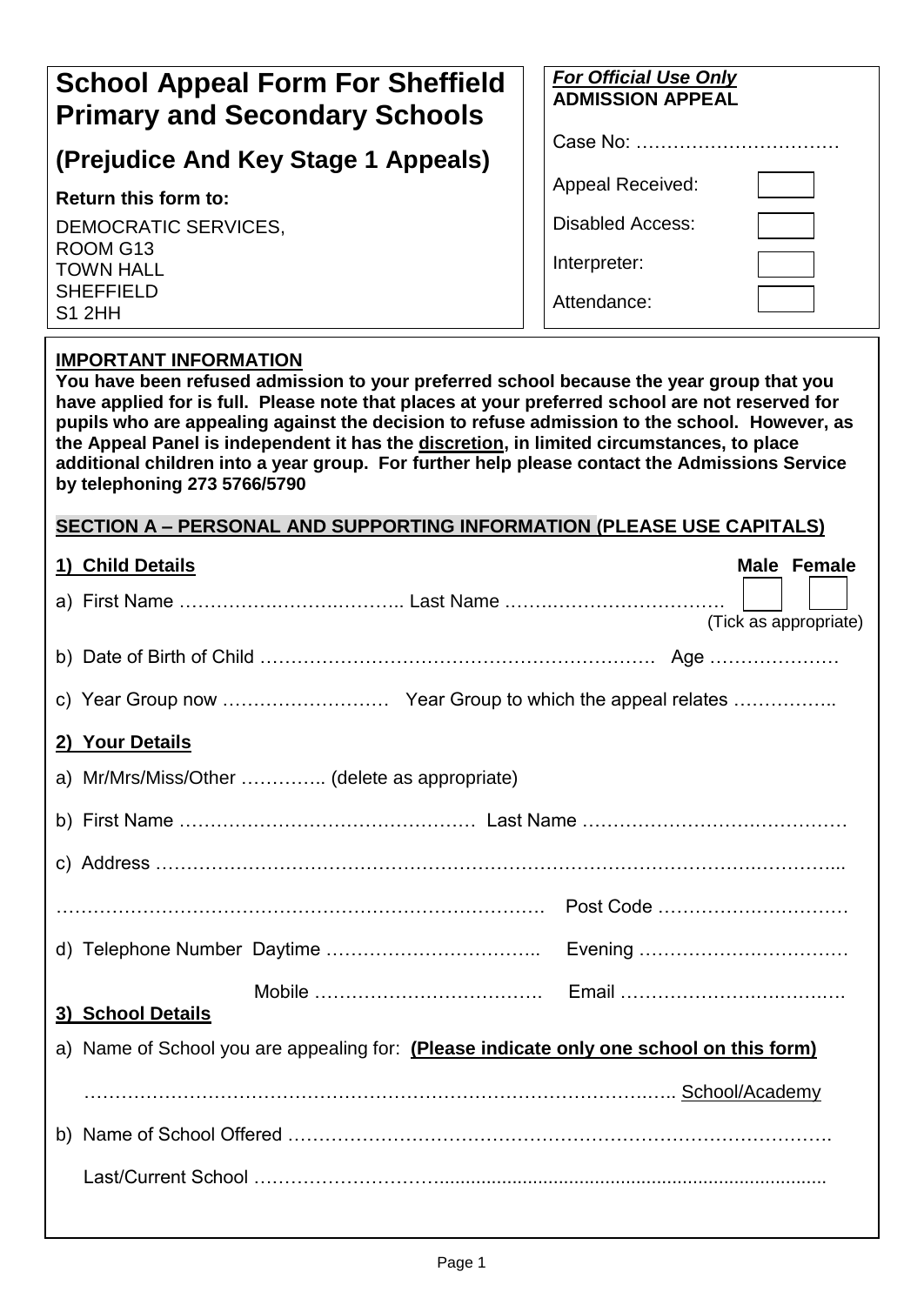| Please complete where applicable                                                                      |            | 4) Expected Change of Address/ Address to Send Correspondence If Different To Above                                                            |                                          |  |  |  |
|-------------------------------------------------------------------------------------------------------|------------|------------------------------------------------------------------------------------------------------------------------------------------------|------------------------------------------|--|--|--|
|                                                                                                       |            |                                                                                                                                                |                                          |  |  |  |
|                                                                                                       |            |                                                                                                                                                |                                          |  |  |  |
|                                                                                                       |            |                                                                                                                                                |                                          |  |  |  |
|                                                                                                       |            |                                                                                                                                                |                                          |  |  |  |
|                                                                                                       |            |                                                                                                                                                |                                          |  |  |  |
| 6) Brothers/Sisters of School Age (This includes half brothers/sisters living at the same<br>address) |            |                                                                                                                                                |                                          |  |  |  |
| Name                                                                                                  | <b>DOB</b> | Relationship to above child                                                                                                                    | <b>Current School</b><br>(if applicable) |  |  |  |
|                                                                                                       |            |                                                                                                                                                |                                          |  |  |  |
|                                                                                                       |            |                                                                                                                                                |                                          |  |  |  |
|                                                                                                       |            |                                                                                                                                                |                                          |  |  |  |
| 7) Does your child have an Education and Health Care Plan                                             |            |                                                                                                                                                | Yes/No                                   |  |  |  |
| either a residence order or Special Guardianship Order                                                |            | 8) Is your child in care or has your child previously been in care and<br>immediately after being in care was adopted or became the subject of | Yes/No                                   |  |  |  |

## **SECTION B- HEARING ARRANGEMENTS**

It is important to read the Guidance for Parents with regard to how appeal hearings are arranged. In summary, sometimes the first and second stage of the appeal hearing are held separately, with the first stage being a group hearing involving all parents which is then followed by a personal hearing, either later that day or on another day. Alternatively, both stages are dealt with as part of one personal hearing. You will be advised accordingly on this matter.

### **1) Do you wish to attend the appeal hearing?**

**YES IF YOU HAVE TICKED THE YES BOX, PLEASE COMPLETE NUMBERS 2, 3, 4 AND 5 ON PAGE 3 AND SECTIONS 'C' and 'D' ON PAGES 4 and 6**

(Tick appropriate box)

**NO IF YOU HAVE TICKED THE NO BOX, PLEASE GO TO SECTION 'C' AND 'D' ON PAGES 4 and 6. DO NOT COMPLETE NUMBERS 2, 3, 4 AND 5 on PAGE 3**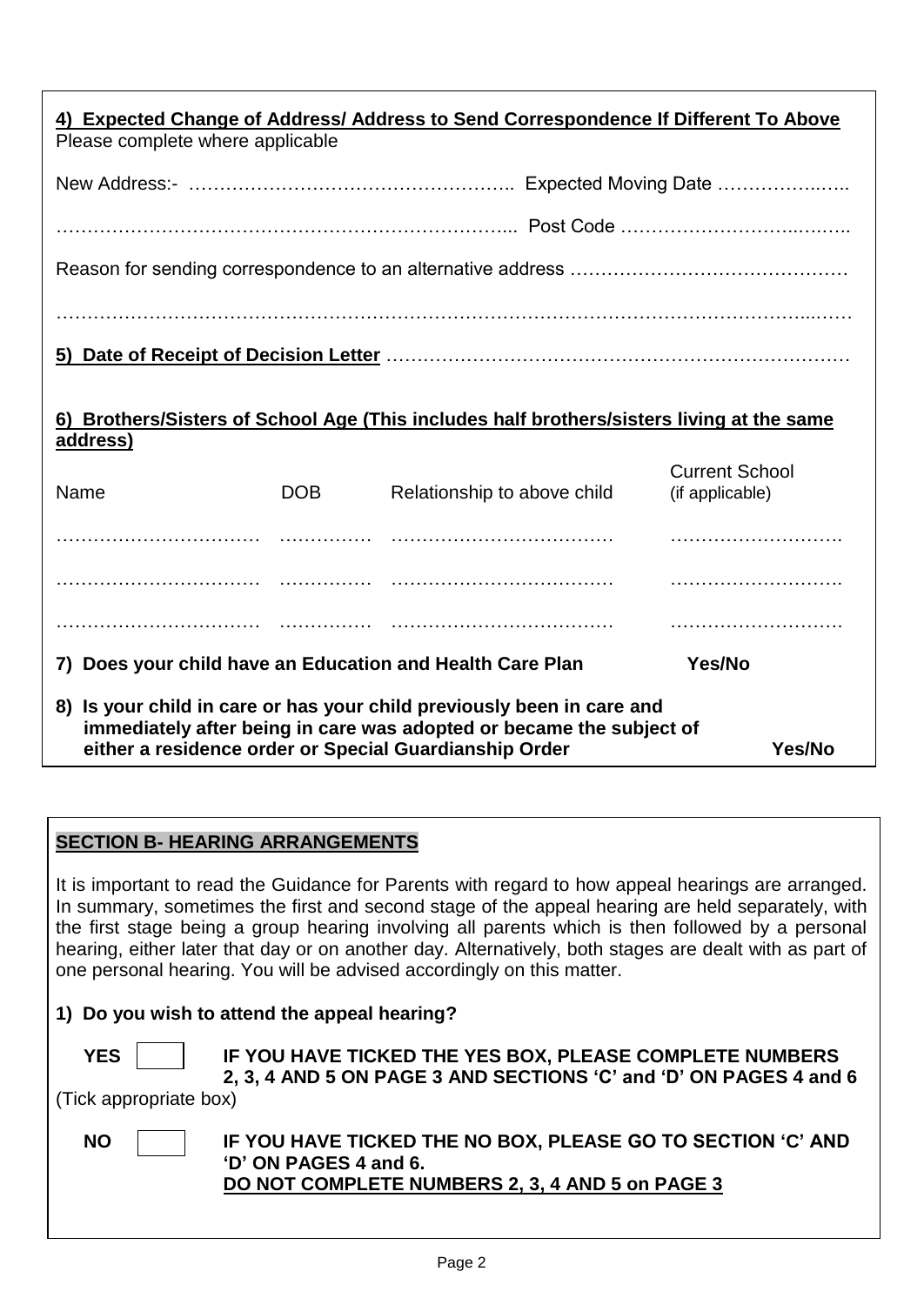SECTION B- (continued)

Office.

**2) You are welcome to bring a friend and/or a representative with you to the appeal hearing. However, it would be helpful if you could give us details of those people who are attending with you:** ..........................................................................………………………………………….…...... *(Note: if you are sending someone on your behalf to the hearing who does not have parental responsibility, the Panel will require a signed letter giving authority for the person to act for you.)* **3) If you have ticked the "YES" box above to attend the appeal hearing and require an interpreter, please state your language:** ..........................................................................………………………………………….…...... *(Note: please only request this service if you are in need of this assistance).* **4) Please provide details of any special arrangements, if any, that need to be made** (e.g. disabled access to a Town Hall room or any other disability requirements): ..........................................................................………………………………………….…..... **5) Your attendance at the hearing.** Please read the following notes: (A) Appeals only take place in term time and not during the school holiday period. If the appeal time allocated to you is not convenient please let us know as soon as possible, however, it should be noted that this could well result in a delay in rescheduling your appeal during busy periods. (B) Please note that both group and personal hearings usually take place between 9.45 a.m. and 3.30 p.m. and that with a Group Appeal you will need to attend on two separate occasions. (C) PRIVACY NOTICE: the information you provide to us will be used for school admission related purposes and may be shared, as appropriate, as the law allows, with other organisations (such as the Local Government Ombudsman). Further details on the Authority's Data Privacy policies and those of partner organisations can be found on the Sheffield City Council web site [www.sheffield.gov.uk](http://www.sheffield.gov.uk/) or the Information Commissioner's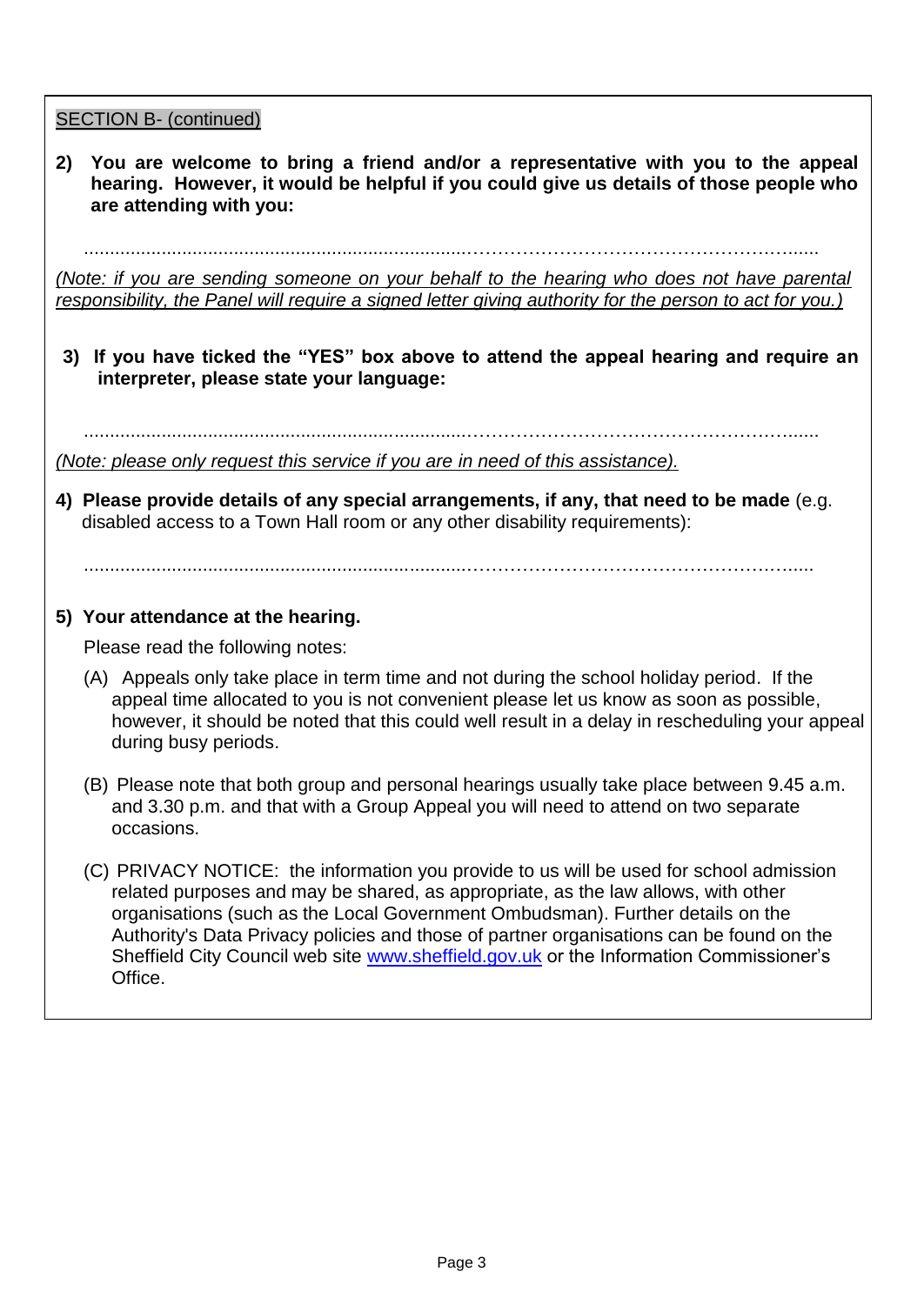## **SECTION C – GROUNDS OF APPEAL**

Please set out the reasons for your appeal in the space below. To help you please see the Prejudice Admission Appeal or Key Stage 1 Appeal Guidance for your particular appeal by contacting the Admissions Service by telephoning 273 5766/5790. Information on Key Stage 1 Appeals is also provided below.

## **Important Information for Key Stage 1 Appeals (Reception, Year 1 and 2)**

If your appeal is for admission to a Reception, Year 1 or Year 2 class, the law limits class sizes to 30. There are restricted **grounds** on which Appeal Panels may allow appeals in these cases. The only three **grounds** for allowing your appeal are:

**Ground 1** - the admission of additional children would not breach the infant class size limit; and/or;

**Ground 2** – the Panel finds that the admission arrangements did not comply with admissions law or were not correctly and impartially applied and your child would have been offered a place if the arrangements had complied or had been correctly and impartially applied; and/or

**Ground 3**- the Panel decides that the decision to refuse admission was not one which a reasonable admission authority would have made in the circumstances of the case. What is "reasonable" is a high test. The panel needs to be sure that when your child was refused a place it was "perverse" or "outrageous

With regard to **Ground 3**, you must show that the admission authority either overlooked relevant information you had provided on your application for your preferred school, or took into account information not relevant to your application, or that the decision to refuse to admit your child was not rational or logical, or based on the facts that you provided. The panel in reviewing the decision to refuse admission to your preferred school will need to be satisfied that it was "perverse or outrageous in light of the authority's admission arrangements". It must be emphasised that when reviewing this decision, the Panel can only consider information that you provided to the Admission Authority at the time it made the decision to refuse a place at your preferred school.

Please note that when completing this form in respect of Key Stage 1 appeals, whilst you can add information to the reasons for applying for a school to those provided on your original application form, new reasons cannot be taken into consideration by the Appeal Panel.

You must address one or more of the three grounds above if you are appealing a decision to refuse admission on infant class size grounds. Please state which ground/s (1, 2 and or 3) you are addressing in your 'Grounds of Appeal'. If you are unclear if the above relates to your appeal, please contact the Admissions Service.

This information is not in any way intended to discourage you from appealing, as it is your legal right to appeal against the decision to refuse admission on class size grounds, however you need to be aware of the three limited grounds above on which an appeal may be upheld by an Appeal Panel.

### **Exceptions to Infant Class Size Appeals**

Whilst the majority of appeals for Key Stage 1 year groups in Schools are restricted by Infant Class Size, there are a small number of schools where their Key Stage 1 appeals are considered on prejudice grounds. Please contact the Admissions Service if you are not sure whether your appeal is based on Infant Class Size grounds.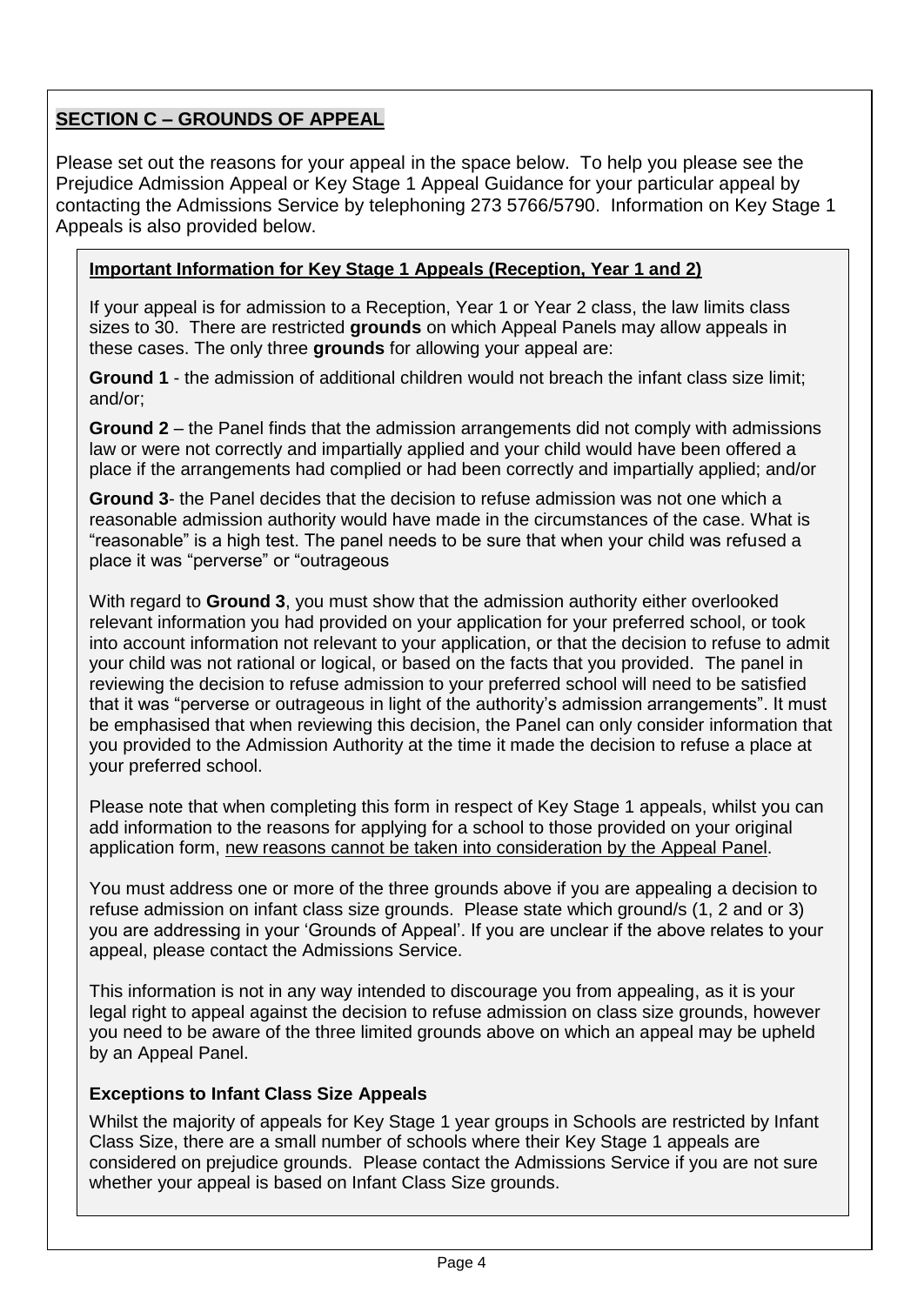| . |
|---|
|   |
|   |
|   |
|   |
|   |
|   |
|   |
|   |
|   |
|   |
|   |
|   |
|   |
|   |
|   |
|   |
|   |
|   |
|   |
|   |
|   |
|   |
|   |